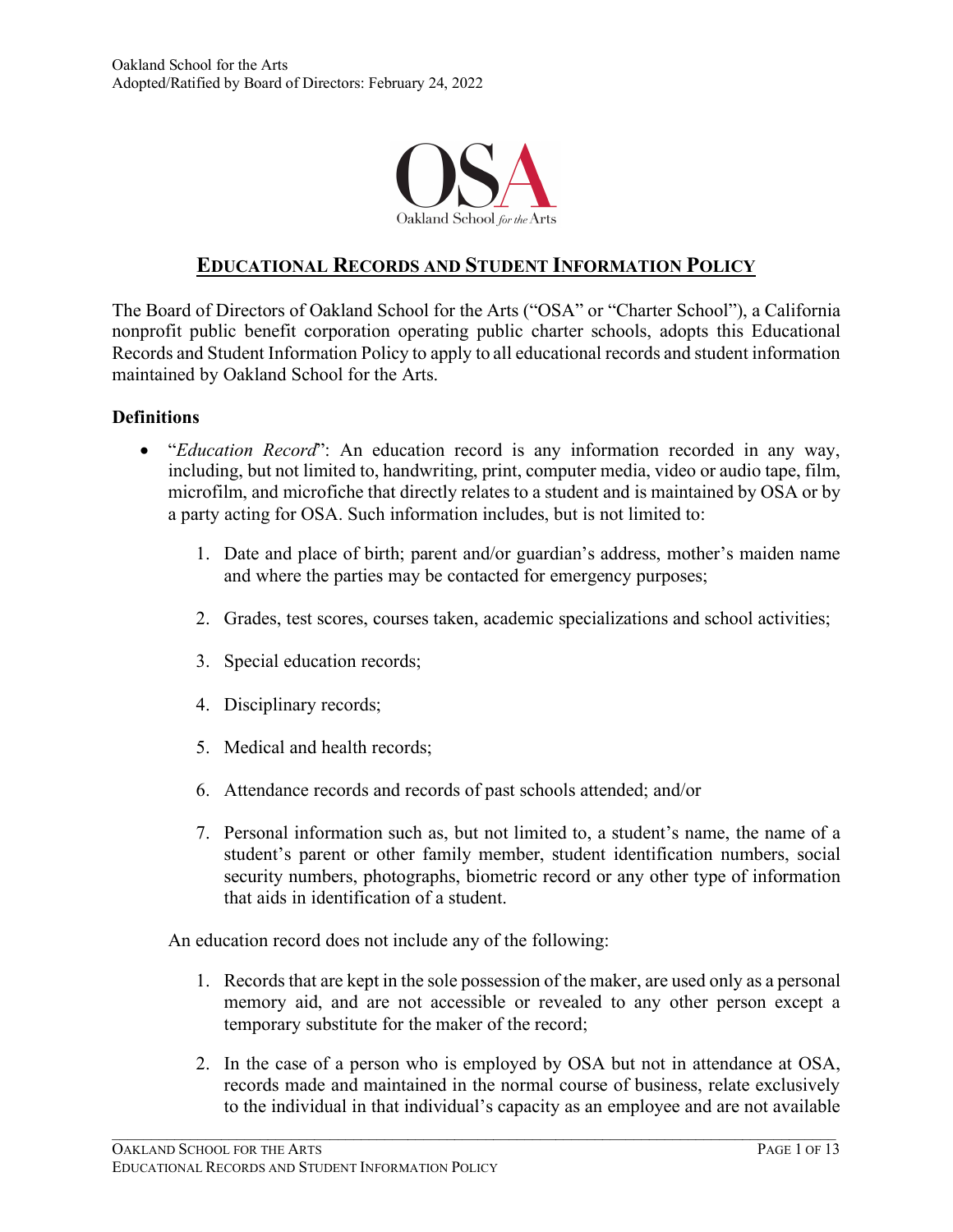for any other purpose;

- 3. Records of a student who is 18 years of age or older, or is attending an institution of postsecondary education, that are: a) made or maintained by a physician, psychiatrist, psychologist, or other recognized professional or paraprofessional acting in their professional capacity or assisting in a paraprofessional capacity; b) made, maintained, or used only in connection with treatment of the student; and c) disclosed only to individuals providing the treatment. For the purpose of this definition, "treatment" does not include remedial educational activities or activities that are part of the program of instruction at OSA;
- 4. Records that only contain information about an individual after the individual is no longer a student at OSA; or
- 5. Grades on peer-graded papers before they are collected and recorded by a teacher.
- "*Personally Identifiable Information"*: Personally identifiable information ("PII") is information about a student that is contained in their education records that cannot be disclosed without compliance with the requirements of Family Educational Rights and Privacy Act of 2001 ("FERPA"). PII includes, but is not limited to: a student's name; the name of a student's parent or other family member; the address of a student or student's family; a personal identifier, such as the student's Social Security number, student number or biometric record; other indirect identifiers, such as the student's date of birth, place of birth, and mother's maiden name; other information that, alone or in combination, is linked or linkable to a specific student that would allow a reasonable person in the school community, who does not have personal knowledge of the relevant circumstances, to identify the student with reasonable certainty; or information requested by a person who OSA reasonably believes knows the identity of the student to whom the education record relates.
- "*Directory Information*": Charter School may disclose the PII that it has designated as directory information, consistent with the terms of the annual notice provided by OSA pursuant to the FERPA (20 U.S.C. § 1232g). OSA has designated the following information as directory information:
	- 1. Student's name
	- 2. Student's address
	- 3. Parent/guardian's address
	- 4. Telephone listing
	- 5. Student's electronic mail address
	- 6. Parent/guardian's electronic mail address
	- 7. Date and place of birth
	- 8. Dates of attendance
	- 9. Grade level
	- 10. Participation in officially recognized activities and sports

 $\mathcal{L}_\mathcal{L} = \{ \mathcal{L}_\mathcal{L} = \{ \mathcal{L}_\mathcal{L} = \{ \mathcal{L}_\mathcal{L} = \{ \mathcal{L}_\mathcal{L} = \{ \mathcal{L}_\mathcal{L} = \{ \mathcal{L}_\mathcal{L} = \{ \mathcal{L}_\mathcal{L} = \{ \mathcal{L}_\mathcal{L} = \{ \mathcal{L}_\mathcal{L} = \{ \mathcal{L}_\mathcal{L} = \{ \mathcal{L}_\mathcal{L} = \{ \mathcal{L}_\mathcal{L} = \{ \mathcal{L}_\mathcal{L} = \{ \mathcal{L}_\mathcal{$ 

11. Weight and height of members of athletic teams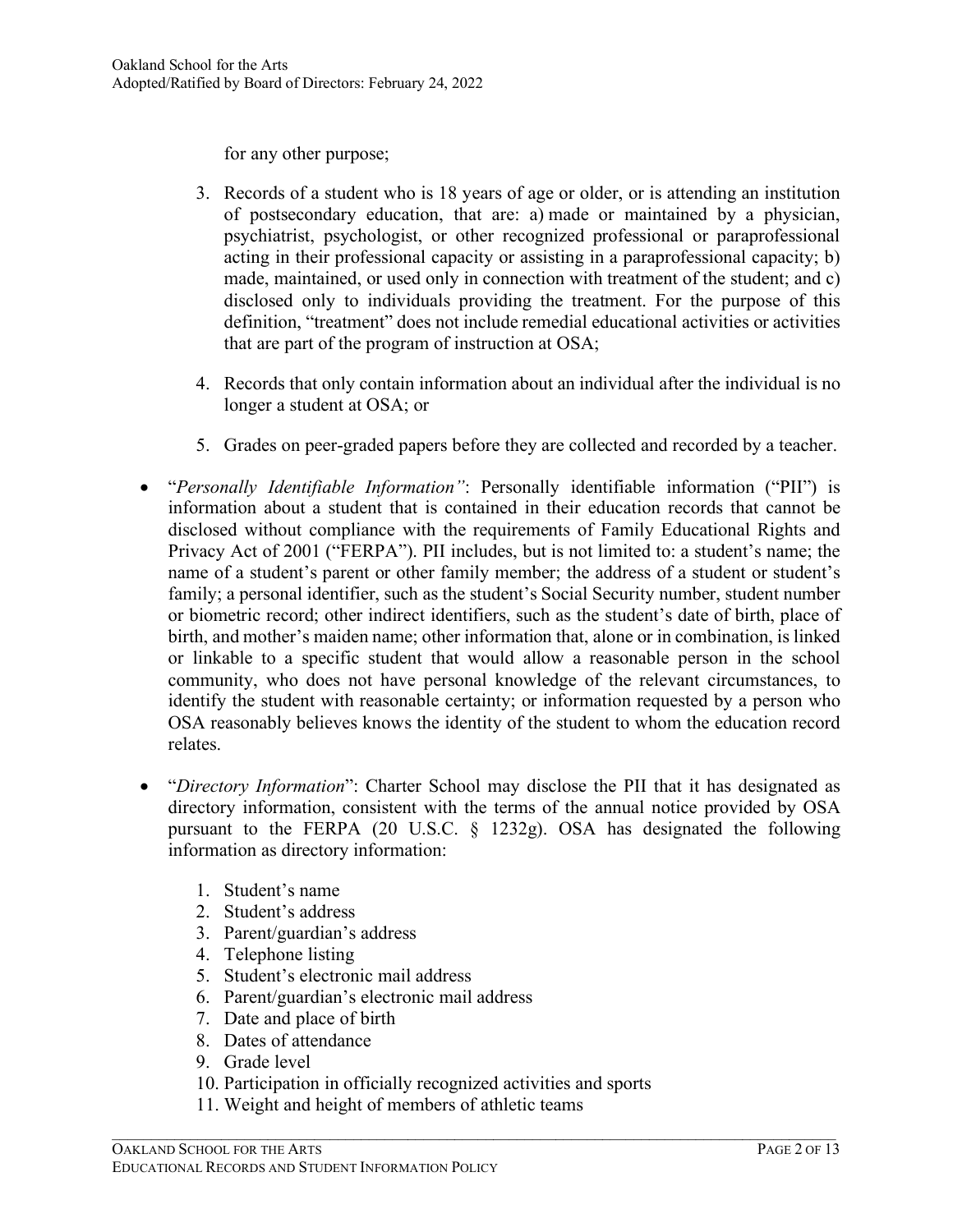- 12. Degrees, honors, and awards received
- 13. The most recent educational agency or institution attended
- 14. Student ID number, user ID, or other unique personal identifier used to communicate in electronic systems that cannot be used to access education records without a PIN, password, etc. (A student's SSN, in whole or in part, cannot be used for this purpose.)
- *"Parent"*: Parent means a parent of a student and includes a natural parent, a guardian, or an individual acting as a parent in the absence of a parent or a guardian.
- "*Eligible Student"*: Eligible student means a student who has reached eighteen (18) years of age.
- "*School Official"*: A school official is a person employed by Charter School as an administrator, supervisor, instructor, or support staff member (including health or medical staff and law enforcement unit personnel) or a person serving on the Board of Directors of OSA. A school official also may include a volunteer for OSA or an independent contractor of OSA], consultant, vendor, or other party who performs an institutional service or function for which OSA would otherwise use its own employees and who is under the direct control of OSA with respect to the use and maintenance of PII from education records, such as an attorney, auditor, medical consultant, or therapist, or contracted provider of digital educational platforms and/or services; a parent or student volunteering to serve on an official committee, such as a disciplinary or grievance committee; or a parent, student, or other volunteer assisting another school official in performing their tasks.
- *"Legitimate Educational Interest*": A school official has a legitimate educational interest if the official needs to review an education record in order to fulfill their professional responsibility.

## **Disclosure Of Directory Information**

At the beginning of each school year, OSA shall provide parents and eligible students with a notice containing the following information: 1) The type of PII it designates as directory information; 2) The parent's or eligible student's right to require that OSA not release "directory information" without obtaining prior written consent from the parent or eligible student; and 3) The period of time within which a parent or eligible student must notify OSA in writing of the categories of "directory information" that it may not disclose without the parent's or eligible student's prior written consent. OSA will continue to honor a valid request to opt out of the disclosure of a former student's directory information made while the former student was in attendance unless the student rescinds the opt out request.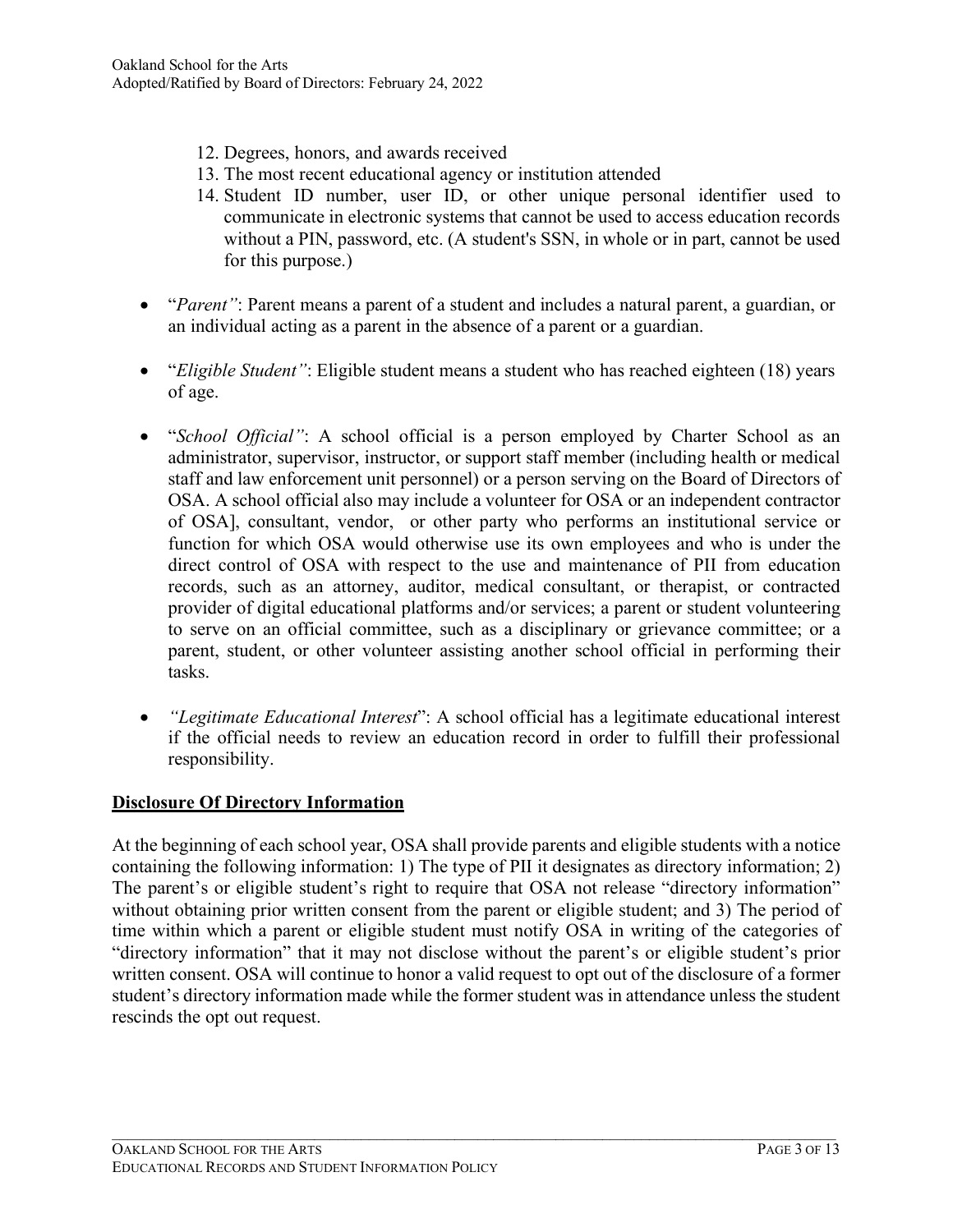## **Annual Notification To Parents And Eligible Students**

At the beginning of each school year, in addition to the notice required for directory information, Charter School shall provide eligible students currently in attendance and parents of students currently in attendance with a notice of their rights under the FERPA. The notice shall inform the parents and eligible students that they have the right to:

- 1. Inspect and review the student's education records;
- 2. Seek amendment of the student's education records that the parent or eligible student believes to be inaccurate, misleading or otherwise in violation of the student's privacy rights;
- 3. Consent to disclosures of PII contained in the student's education records, except to the extent that disclosure is permitted without prior written consent pursuant to FERPA;
- 4. File with the U.S. Department of Education a complaint concerning alleged failures by OSA to comply with the requirements of FERPA and its promulgated regulations; and
- 5. Request that OSA not release student names, addresses and telephone listings to military recruiters or institutions of higher education without prior written parental consent.

The notice must also include the following:

- 1. The procedure for exercising the right to inspect and review educational records;
- 2. The procedure for requesting amendment of records;
- 3. A statement that OSA forwards education records to other agencies or institutions that have requested the records and in which the student seeks or intends to enroll or is already enrolled so long as the disclosure is for purposes related to the student's enrollment or transfer; and
- 4. The criteria for determining who constitutes a school official and what constitutes a legitimate educational interest.

## **Parental And Eligible Student Rights Relating To Education Records**

Parents and eligible students have the right to review the student's education records. In order to do so, parents and eligible students shall submit a request to review education records in writing to the Executive Director. Within five (5) business days, OSA shall comply with the request.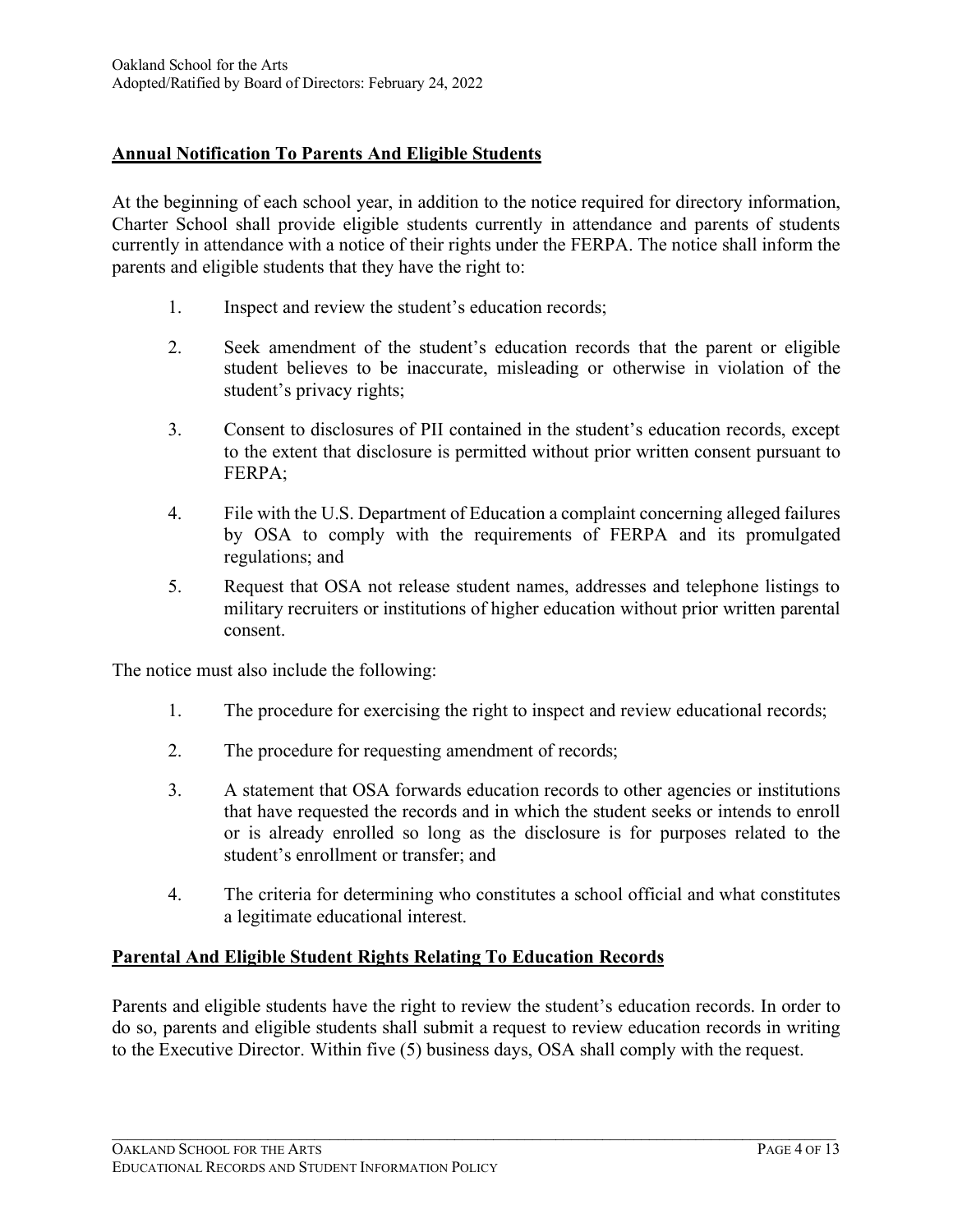## 1. Copies of Education Records

Charter School will provide copies of requested documents within five (5) business days of a written request for copies. OSA may charge reasonable fees for copies it provides to parents or eligible students. However, no charge shall be made for furnishing (1) up to two transcripts of former students' records or (2) up to two verifications of various records of former students. The charge will not include a fee to search for or to retrieve the education records.

#### 2. Request for Amendment to Education Records

Following the inspection and review of a student's education record, a parent or eligible student may file a written request with the Executive Director to correct or remove any information in the student's education record that is any of the following:

- a. Inaccurate.
- b. Misleading.
- c. In violation of the privacy rights of the student.

Charter School will respond within thirty (30) days of the receipt of the request to amend. OSA's response will be in writing and if the request for amendment is denied, OSA will set forth the reason for the denial and inform the parent or eligible student of their right to a hearing challenging the content of the education record.

If the Executive Director sustains any or all of the allegations, the Executive Director must order the correction or the removal and destruction of the information. The Executive Director or designee must then inform the parent or eligible student of the amendment in writing.

If the Executive Director sustains the parent or eligible student's request to change the student's name and/or gender, OSA shall add a new document to the student's record that includes all of the following information:

- a. The date of the request.
- b. The date the requested records were corrected.
- c. A list of the records t requested to be corrected.
- d. The type of documentation, if any, provided to demonstrate a legal change to the student's name and/or gender. The parent or guardian of the student is not required to provide documentation of a legal change to the student's name and/or gender.
- e. The name of the employee that completed the request.
- f. The student's corrected and former names and/or genders.

Charter School shall immediately update a **former** student's records to include the student's updated legal name or gender if the Charetr School receives government-issued documentation demonstrating that the former student's legal name or gender has been changed. Acceptable government issued identificaitn includes but is not limited to: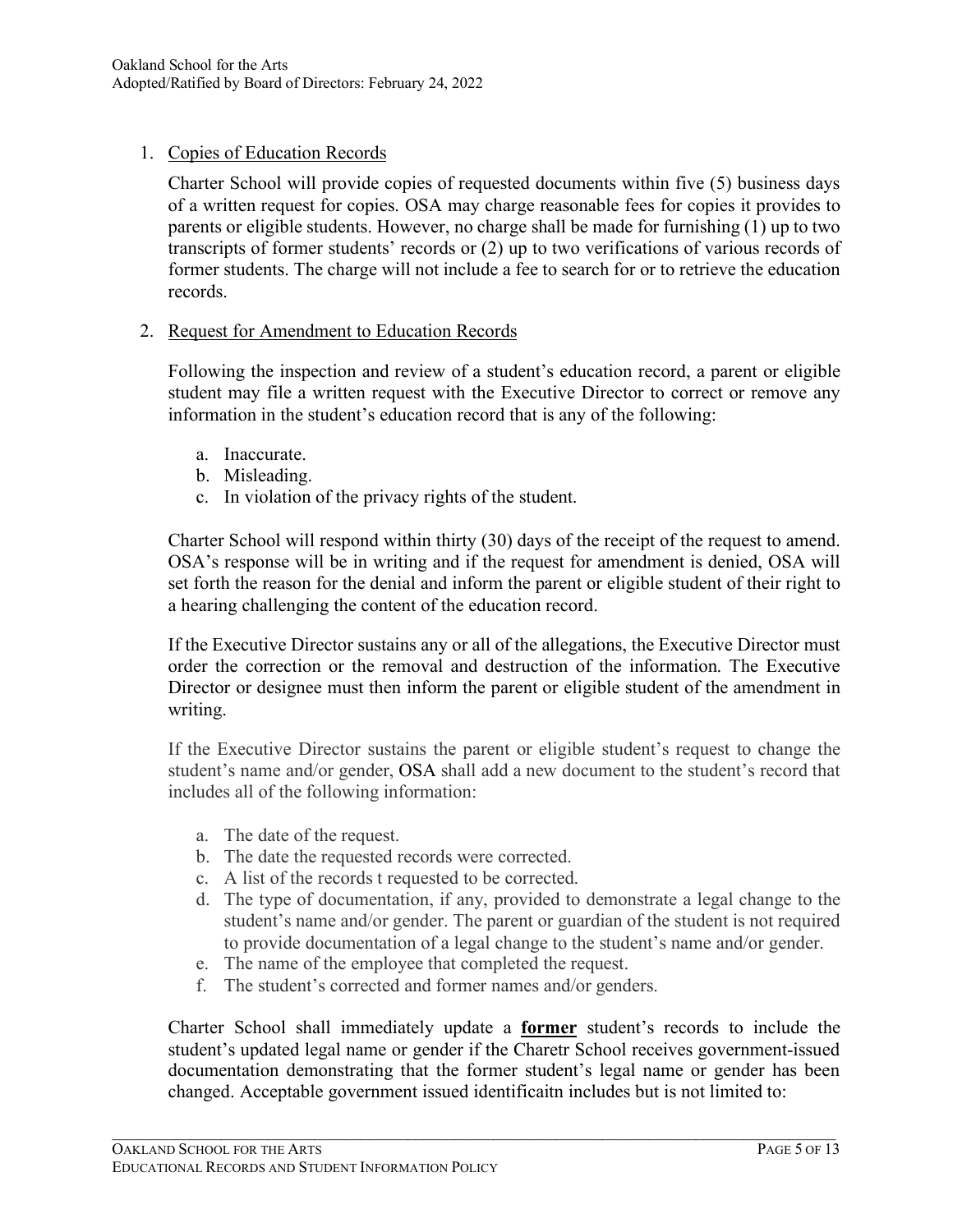- a. State-issued driver's license.
- b. Birth certificate.
- c. Passport.
- d. Social security card.
- e. Court order indicating a name change or a gender change, or both.

If requested by the former student, the Charter School shall reissue any documents conferred upon the former student with the former student's updated legal name or gender. Documents that may be reissued by Charter School include, but are not limited to, a transcript, a high school diploma, a high school equivalency certificate, or other similar documents conferred upon the former student

If a former student requests that the their name or gender be changed and the requested records are reissued, the Charter School shall add a new document to the former student's file that includes all of the following:

- a. The date of the request.
- b. The date the requested records were reissued to the former student.
- c. A list of the records that were requested by, and reissued to, the former student.
- d. The type of documentation provided by the former student in order to demonstrate the legal name or gender change.
- e. The name of the school district, charter school, or county office of education staff person that completed the request.
- f. The current and former name or gender of the former student.
- 3. Hearing to Challenge Education Record

If Charter School denies a parent or eligible student's request to amend an education record, the parent or eligible student may, within thirty (30) days of the denial, request in writing that the parent or eligible student be given the opportunity for a hearing to challenge the content of the student's education record on the grounds that the information contained in the education record is: inaccurate, misleading, or in violation of the privacy rights of the student.

The Board Chair may convene a hearing panel to assist in making determinations regarding educational record challenges provided that the parent has given written consent to release information from the student's records to the members of the panel convened. The hearing panel shall consist of the following persons:

- a. The principal or designee of a public school other than the public school at which the record is on file;
- b. A certificated Charter School employee; and
- c. A parent appointed by the Executive Director or by the Board Chair, depending upon who convenes the panel.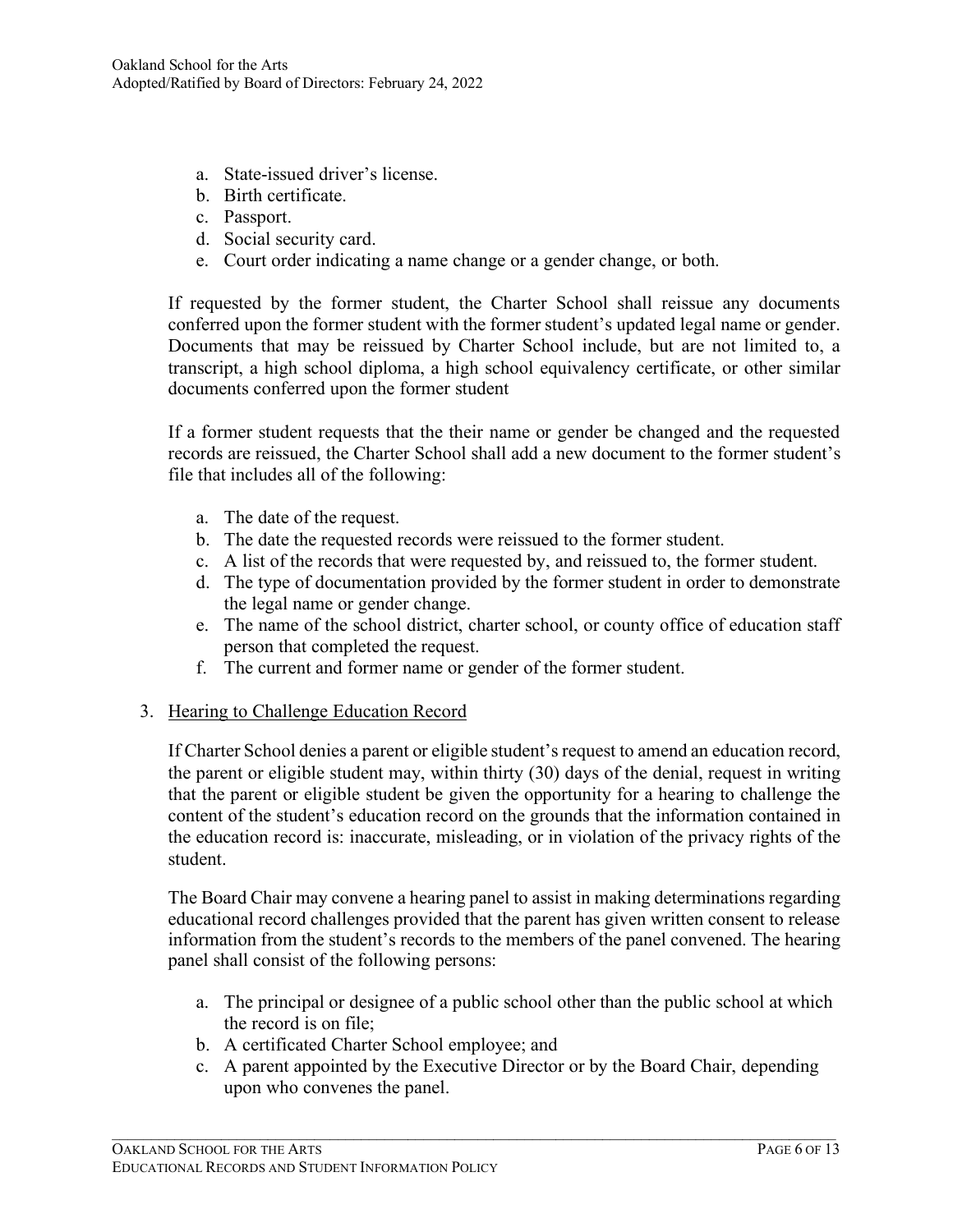The hearing to challenge the education record shall be held within thirty (30) days of the date of the request for a hearing. Notice of the date, time and place of the hearing will be sent by Charter School to the parent or eligible student no later than twenty (20) days before the hearing.

The principal or designee of a public school will serve as the chairman and shall not be required to use formal rules of evidence or procedure. The parent or eligible student will be given a full and fair opportunity to present evidence relevant to the issues relating to the challenge to the education record. The parent or eligible student may also, at their own expense, be assisted or represented by one or more individuals of their choice, including an attorney. The decision of the Board Chair or designee will be based solely on the evidence presented at the hearing and is final. Within thirty (30) days after the conclusion of the hearing, OSA's decision regarding the challenge will be made in writing and will include a summary of the evidence and the reasons for the decision.

If, as a result of the hearing, Charter School decides that the information is inaccurate, misleading, or in violation of the privacy rights of the student, it will amend the record accordingly and inform the parent or eligible student of the amendment in writing.

If, as a result of the hearing, Charter School decides that the information in the education record is not inaccurate, misleading, or in violation of the privacy rights of the student, it shall inform the parent or eligible student of the right to place a statement in the record commenting on the contested information in the record or stating why they disagree with the decision of OSA, or both. If OSA places a statement by the parent or eligible student in the education records of a student, it will maintain the statement with the contested part of the record for as long as the record is maintained and disclose the statement whenever it discloses the portion of the record to which the statement relates.

## **Disclosure Of Education Records And Directory Information**

Charter School must have a signed and dated written consent from the parent or eligible student before releasing any non-directory information from a student's education record except as provided below. The written permission must specify the records that may be disclosed, the purpose of the disclosure and the party or class of parties to whom the disclosure may be made. When disclosure is made pursuant to written permission, the parent or eligible student may request a copy of the disclosed records and OSA shall provide the requestor with a copy of the records disclosed upon request. Signed and dated written consent may include a record and signature in electronic form if it identifies and authenticates a particular person as the source of the electronic consent and indicates such person's approval of the information contained in the electronic consent.

OSA will only disclose PII on the condition that the receiving party not disclose the information to any party without the prior written consent of the parent or eligible student and that the receiving party use the information for the purposes for which the disclosure was made. This restriction does not apply to disclosures that fall within the disclosure exceptions listed below. OSA must maintain the appropriate records related to these disclosure exceptions, as described below. Except for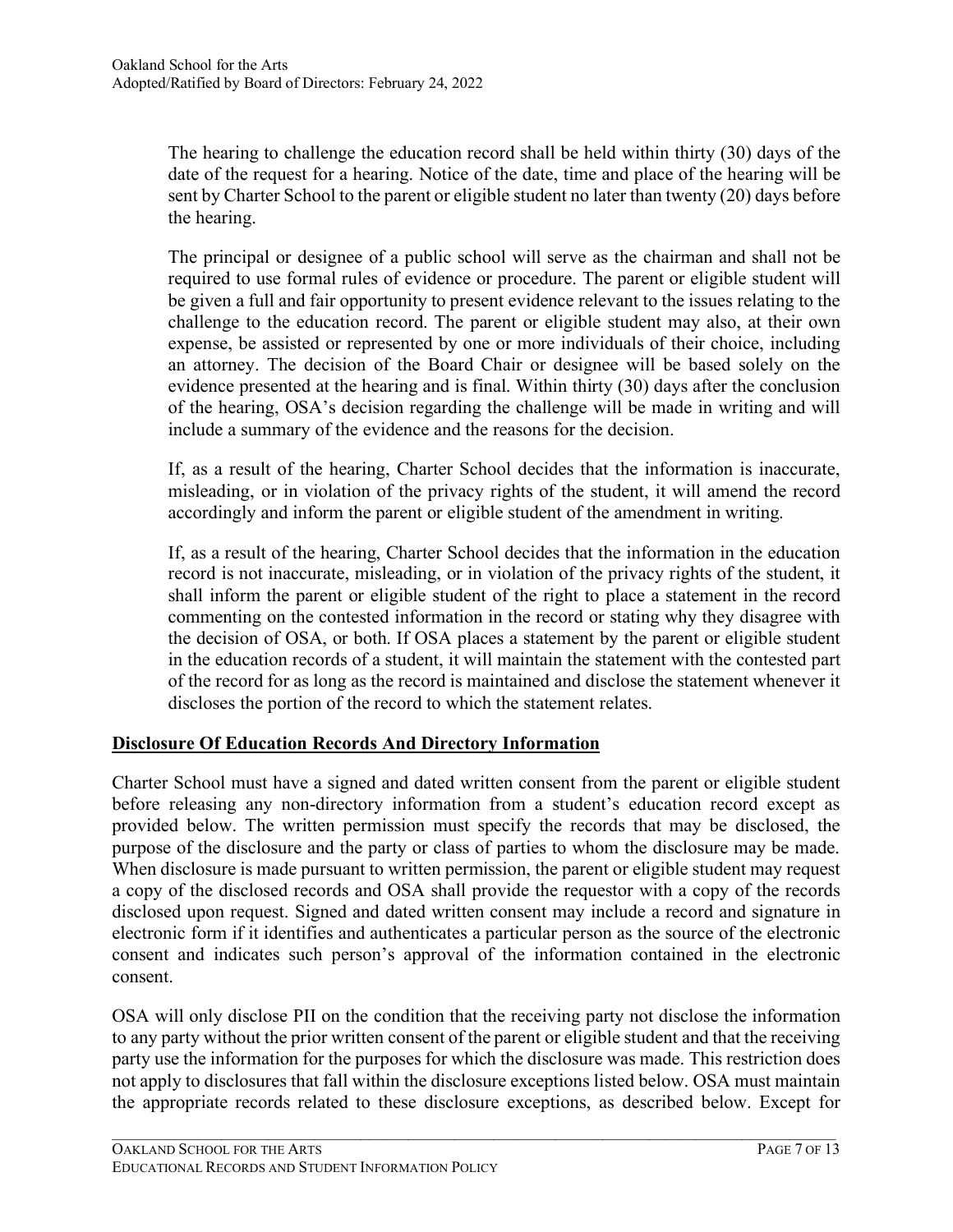disclosures pursuant to a warrant, judicial order or lawfully issued subpoena, or directory information or to parents or eligible students, OSA will inform a receiving party of the requirement that the party not disclose the information to any other party without the prior written consent of the parent or eligible student and that the receiving party use it for the purpose for which the disclosure was made. Note specifically that OSA will not release information to third parties for immigration-enforcement purposes, except as required by law or court order.

- 1. Charter School will disclose education records, without prior written consent of the parent or eligible student, to the following parties:
- 2. School officials who have a legitimate educational interest as defined by 34 Code of Federal Regulations ("C.F.R.") Part 99;
- 3. Other schools to which a student seeks or intends to enroll so long as the disclosure is for purposes related to the student's enrollment or transfer. When a student transfers schools, OSA will mail the original or a copy of a student's cumulative file to the receiving district or private school within ten (10) school days following the date the request is received from the public school or private school where the student intends to enroll. OSA will make a reasonable attempt to notify the parent or eligible student of the request for records at their last known address, unless the disclosure is initiated by the parent or eligible student. Additionally, OSA will give the parent or eligible student, upon request, a copy of the record that was disclosed and give the parent or eligible student, upon request, an opportunity for hearing pursuant to Section (IV)(3) above;
- 4. Certain government officials listed in 20 U.S.C. § 1232g(b)(1) in order to carry out lawful functions;
- 5. Appropriate parties in connection with a student's application for, or receipt of, financial aid if it is necessary to determine eligibility, amount of aid, conditions for aid or enforcing the terms and conditions of the aid;
- 6. Organizations conducting certain studies for OSA in accordance with 20 U.S.C. §  $1232g(b)(1)(F);$
- 7. Accrediting organizations in order to carry out their accrediting functions;
- 8. Parents of a dependent student as defined in section 152 of the Internal Revenue Code of 1986;
- 9. Individuals or entities, in compliance with a judicial order or lawfully issued subpoena. Subject to the exceptions found in 34 C.F.R.  $\S$  99.31(a)(9)(i), reasonable effort must be made to notify the parent or eligible student of the order or subpoena in advance of compliance, so that the parent or eligible student may seek a protective order;

 $\mathcal{L}_\mathcal{L} = \{ \mathcal{L}_\mathcal{L} = \{ \mathcal{L}_\mathcal{L} = \{ \mathcal{L}_\mathcal{L} = \{ \mathcal{L}_\mathcal{L} = \{ \mathcal{L}_\mathcal{L} = \{ \mathcal{L}_\mathcal{L} = \{ \mathcal{L}_\mathcal{L} = \{ \mathcal{L}_\mathcal{L} = \{ \mathcal{L}_\mathcal{L} = \{ \mathcal{L}_\mathcal{L} = \{ \mathcal{L}_\mathcal{L} = \{ \mathcal{L}_\mathcal{L} = \{ \mathcal{L}_\mathcal{L} = \{ \mathcal{L}_\mathcal{$ 

10. Persons who need to know in cases of health and safety emergencies;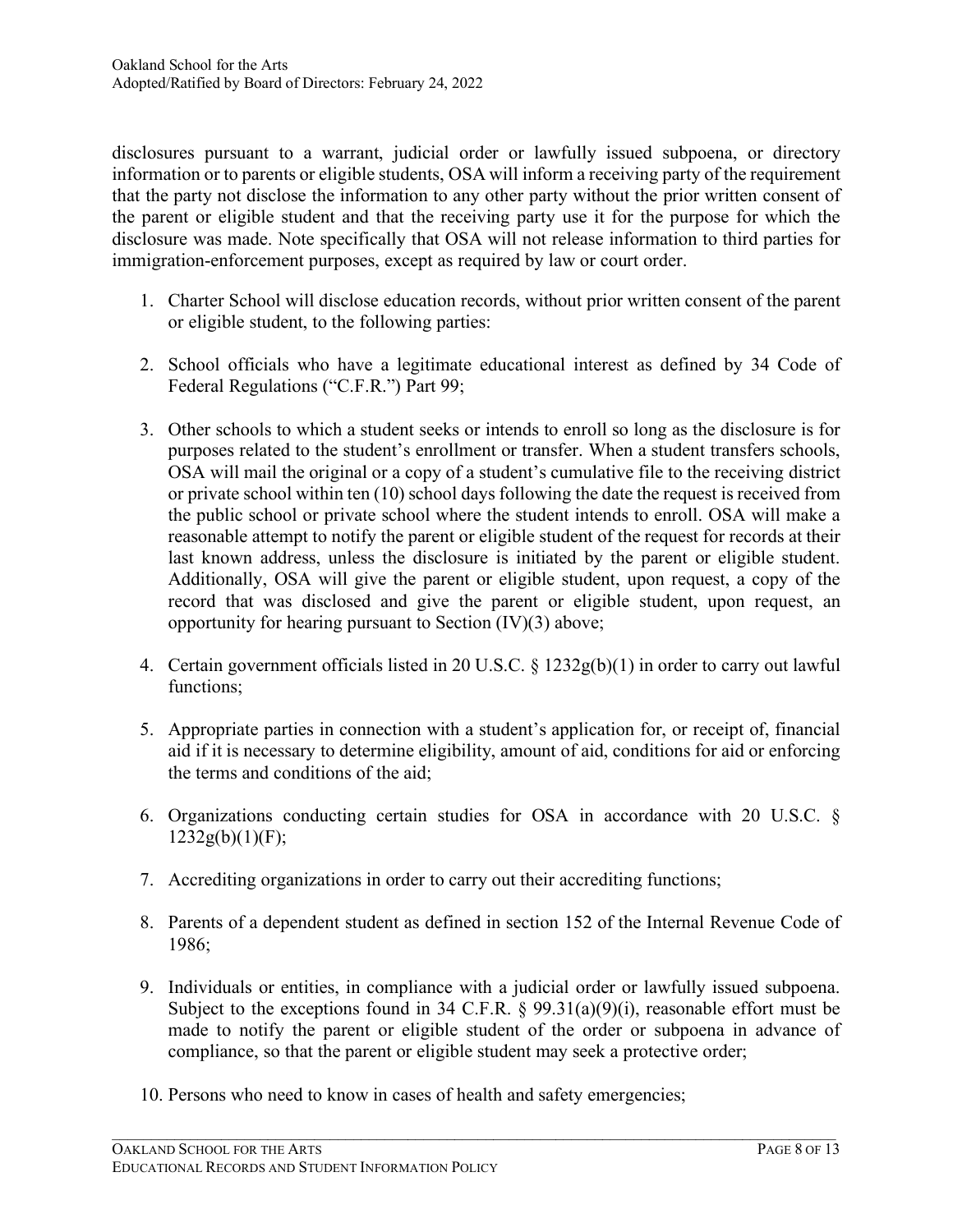- 11. State and local authorities, within a juvenile justice system, pursuant to specific State law;
- 12. A foster family agency with jurisdiction over a currently enrolled or former student, a shortterm residential treatment program staff responsible for the education or case management of a student, and/or a caregiver (regardless of whether the caregiver has been appointed as the student's educational rights holder) who has direct responsibility for the care of the student, including a certified or licensed foster parent, an approved relative or nonrelated extended family member, or a resource family, may access the current or most recent records of grades, transcripts, attendance, discipline, and online communication on platforms established by OSA for student and parents, and any individualized education program ("IEP") or Section 504 Plan that may have been developed or maintained by OSA; and/or
- 13. A victim of an alleged perpetrator of a crime of violence or a non-forcible sex offense. The disclosure may only include final results of the disciplinary proceedings conducted by OSA with respect to that alleged crime or offense. OSA may disclose the final results of the disciplinary proceeding, regardless of whether OSA concluded a violation was committed.

#### **Solicitation and Disclosure of Student Information for Immigration Purposes**

Charter School shall observe the following:

- 1. Except as required by state or federal law or as required to administer a state or federally supported education program, Charter School officials and employees will not collect information or documents regarding citizenship or immigration status of students or their family members.
- 2. If Charter School possesses information that could indicate immigration status, citizenship status, or national origin information, Charter School will not use the acquired information to discriminate against any student or families or bar children from enrolling in or attending school.
- 3. If parents or guardians choose not to provide information that could indicate their or their children's immigration status, citizenship status, or national origin, Charter School will not use such actions as a basis to discriminate against any students or families or bar children from enrolling or attending school.
- 4. Charter School will not allow school resources or data to be used to create a registry based on race, gender, sexual orientation, religion, ethnicity, or national origin.
- 5. Charter School will not inquire specifically about a student's citizenship or immigration status or the citizenship or immigration status of a student's parents or guardians; nor shall personnel seek or require, to the exclusion of other permissible documentation or information, documentation or information that may indicate a student's immigration status, such as a green card, voter registration, a passport, or citizenship papers.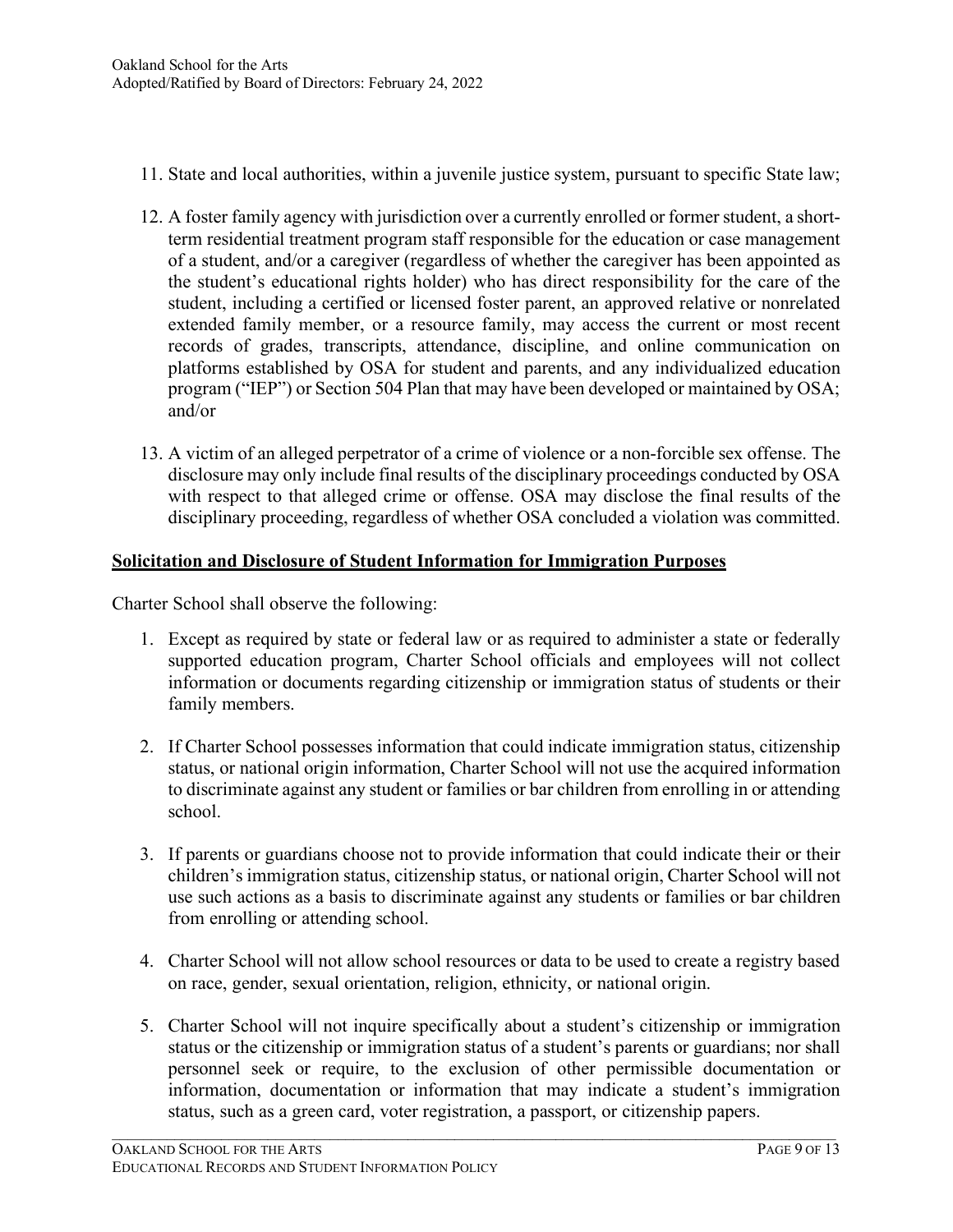- 6. Documents, information, or proof relating to citizenship or immigration status of students will never be requested for the enrollment process. Where any law requires submission of national origin related information to satisfy the requirements of a special program, Charter School personnel will solicit that documentation or information separately from the enrollment process. Charter School shall accept alternative means to establish residency, age, or other eligibility criteria for enrollment or programs, and those alternative means shall include among them documentation or information that are available to persons regardless of immigration status, citizenship status, or national origin, and that do not reveal information related to citizenship or immigration status.
- 7. Charter School will not collect entire social security numbers or cards or a statement that the parent or guardian does not possess a Social Security number for the purposes of enrollment, and failure to provide this information will not bar a student from enrolling or attending Charter School. However, the last four digits of an adult household member's Social Security number may be solicited and/or collected if required to establish eligibility for federal benefit programs such as free or reduced-price meals. This Social Security information will only be collected for the limited purpose of establishing eligibility for federal benefit programs and will not affect student enrollment. If no adult household member has a Social Security number, the student still can qualify for free or reducedprice meals, if the family meets the income eligibility requirements.
- 8. Charter School will not release information to third parties for immigration-enforcement purposes, except as required by law or court order. Except for investigations of child abuse, child neglect, or child dependency, or when the subpoena served on the local educational agency prohibits disclosure, Charter School shall provide parental or guardian notification of any court orders, warrants, or subpoenas before responding to such requests.

The parent, guardian, or eligible student is not required to sign the consent form. If the parent, guardian or eligible student refuses to provide written consent for the release of student information that this not otherwise subject to release, Charter School shall not release the information. Charter School will permanently keep the consent notice with the record file.

Charter School personnel shall take the following steps upon receiving an information request related to a student's or family's immigration or citizenship status:

- (a) Notify a designated Charter School official about the information request.
- (b) Provide students and families with appropriate notice and a description of the immigration officer's request.
- (c) Document any verbal or written request for information by immigration authorities.

 $\mathcal{L}_\mathcal{L} = \{ \mathcal{L}_\mathcal{L} = \{ \mathcal{L}_\mathcal{L} = \{ \mathcal{L}_\mathcal{L} = \{ \mathcal{L}_\mathcal{L} = \{ \mathcal{L}_\mathcal{L} = \{ \mathcal{L}_\mathcal{L} = \{ \mathcal{L}_\mathcal{L} = \{ \mathcal{L}_\mathcal{L} = \{ \mathcal{L}_\mathcal{L} = \{ \mathcal{L}_\mathcal{L} = \{ \mathcal{L}_\mathcal{L} = \{ \mathcal{L}_\mathcal{L} = \{ \mathcal{L}_\mathcal{L} = \{ \mathcal{L}_\mathcal{$ 

(d) Unless prohibited, provide students and parents/guardians with any documents issued by the immigration-enforcement officer.

## **Contract for Digital Storage, Management, and Retrieval of Student Records**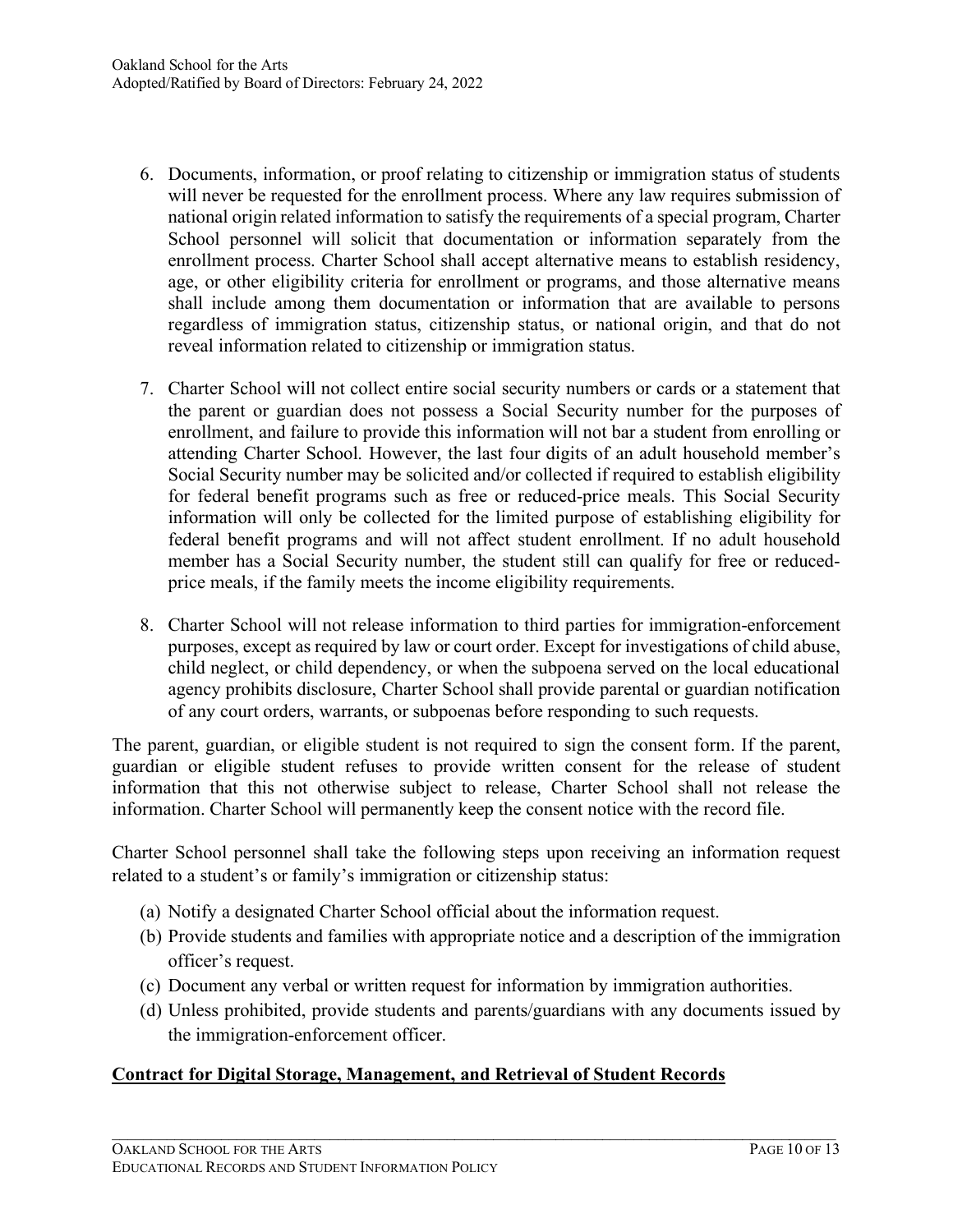The Executive Director or designee may enter into a contract with a third party for the digital storage, management, and retrieval of student records and/or to authorize a third party provider of digital software to access, store, and use student records, provided that the contract meets the requirements of Education Code section 49073.1 and other applicable state and federal laws.

# **Record Keeping Requirements**

OSA will maintain a record of each request for access to and each disclosure of PII from the education records of each student for as long as the records are maintained. For each request, the record must include the following information: the parties who have requested or received the information and the legitimate interests the parties had in requesting or obtaining the information.

For disclosures of PII to institutions that make disclosures of the information on behalf of OSA in accordance with 34 C.F.R. § 99.33(b), the record must include the names of the additional parties to which the receiving party may disclose the information on behalf of OSA and the legitimate interests that each of the additional parties has in requesting or obtaining the information.

These record keeping requirements do not apply to requests from or disclosure to parents or eligible students, OSA officials with a legitimate purpose of inspecting the records, a party with written consent from the parent or eligible student, a party seeking directory information, or a party seeking or receiving the records as directed by a court order or subpoena.

The records relating to disclosures of PII may be inspected by parents and eligible students, OSA officials (or their assistants) responsible for the custody of the records, and parties authorized by regulations for the purpose of auditing the recordkeeping procedures of Charter School.

Student cumulative records may not be removed from the premises of OSA, unless the individual removing the record has a legitimate educational interest, and is authorized by the Executive Director, or by a majority of a quorum of the Board of Directors at a duly agendized meeting. Employees who remove student cumulative records or other student records from the OSA premises without a legitimate educational interest and authorization may be subject to discipline. Employees are permitted to take student work-product, or other appropriate student records, off premises without authorization for legitimate academic purposes (e.g. grading work-product, assigning credit, reviewing materials for classroom discussion, etc.).

## **Complaints**

Parents and eligible students have the right to file a complaint with the U.S. Department of Education concerning alleged failures by Charter School to comply with the requirements of FERPA. The name and address of the Office that administers FERPA is:

> Student Privacy Policy Office U.S. Department of Education 400 Maryland Avenue. S.W. Washington, D.C. 20202-8520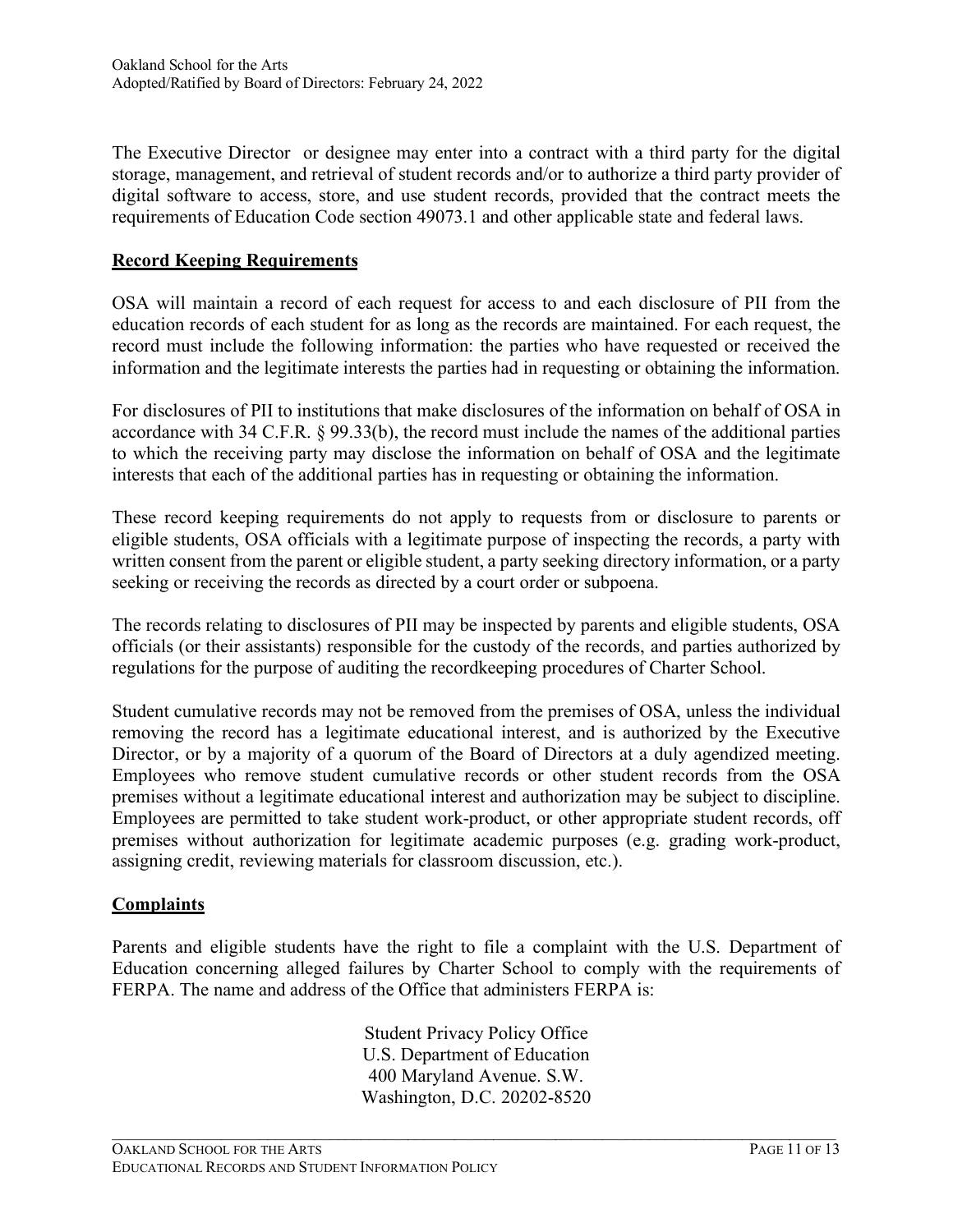## **Record Retention**

Charter School complies with the definition and retention of student records as established in Title 5 of the California Code of Regulations ("CCR") sections 431 through 438, per the following:

- "*Mandatory Permanent Student Records*": must be maintained indefinitely or an exact copy thereof for every student who was enrolled in the charter school. These records are defined as:
	- 1. Legal name of student
	- 2. Date of birth
	- 3. Method of verification of birth date
	- 4. Sex of student
	- 5. Place of birth
	- 6. Name and address of parent of minor student
	- 7. Address of minor student if different than above
	- 8. An annual verification of the name and address of the parent and the residence of the student
	- 9. Entering and leaving date of each school year and for any summer session or other extra session Subjects taken during each year, half year, summer session or quarter
	- 10. If marks or credit are given, the mark or number of credits toward graduation allows for work taken.
	- 11. Verification of or exemption from required immunizations
	- 12. Date of high school graduation or equivalent

The mandatory permanent student record or a copy thereof shall be forwarded by the Charter School upon request of a public or private school in which the student has enrolled or intends to enroll. If the Charter School forwards the original mandatory permanent student record, a copy must be maintained by the Charter School. If the Charter School forwards a copy, the original must be maintained by the Charter School.

- *"Mandatory Interim Student Records"*: Must be maintained until judged to be disposable defined as "when the student leaves the charter school or when their usefulness ceases." These records may be destroyed during the third (3rd) school year following the determination that the records are disposable (e.g. 2021-2022 records may be destroyed after July 1, 2025). These records are defined as:
	- 1. A log or record identifying those persons (except authorized school personnel) or organizations requesting or receiving information from the record. The log or record shall be accessible only to the legal parent or guardian or the eligible student, or a dependent adult student, or an adult student, or the custodian of records.
	- 2. Health information, including Child Health Developmental Disabilities Prevention Program verification or waiver